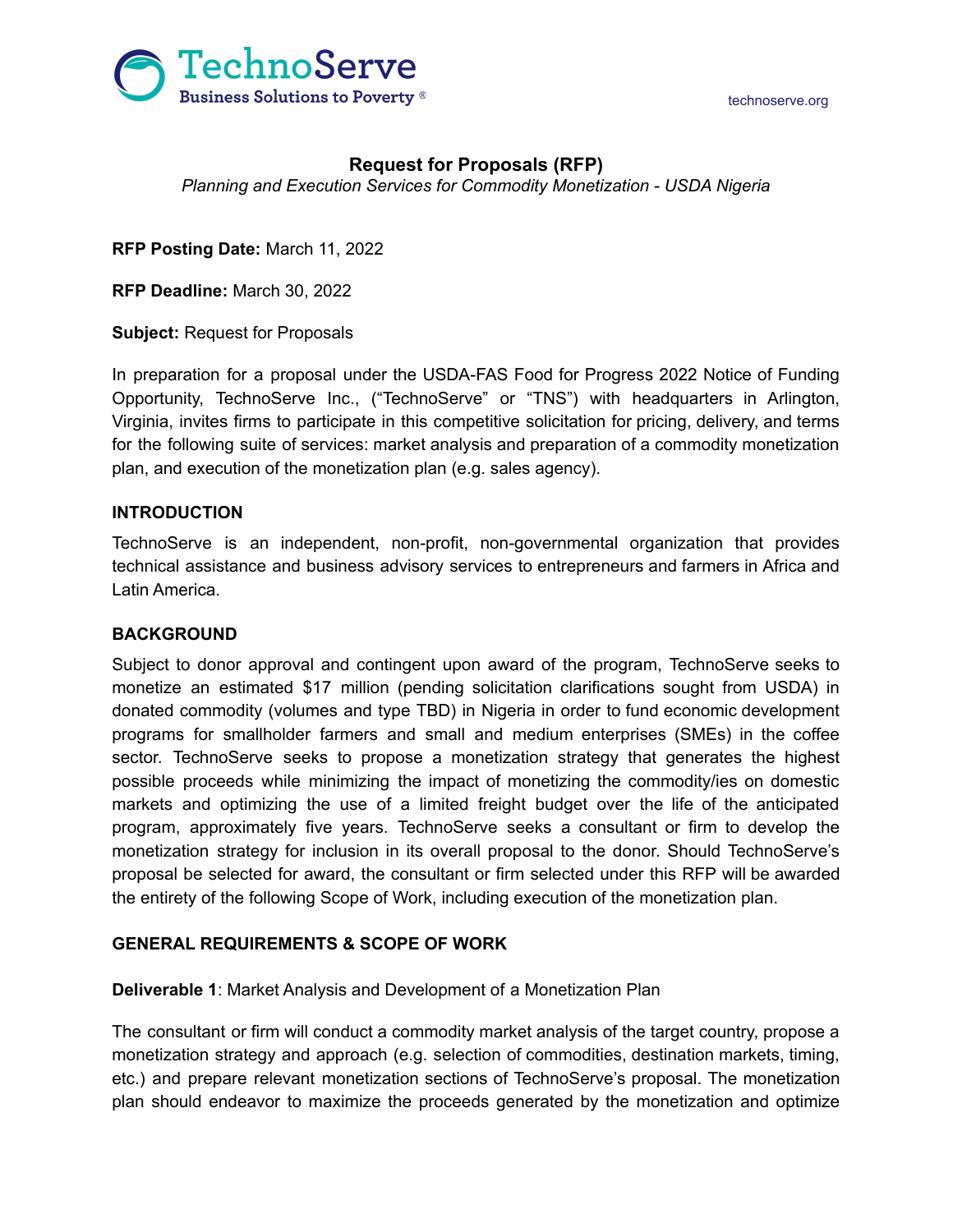#### technoserve.org



the available freight budget. Additionally, the commodity and monetization plan must detail how the consultant or firm will achieve at least 70% cost recovery, per the guidance in the USDA Food for Progress NOFO, [linked](https://www.grants.gov/web/grants/view-opportunity.html?oppId=338482) here.

The plan will be presented to TechnoServe for review and approval prior to the submission of TechnoServe's proposal to the donor. The plan shall include: proposed sales methodology; proposed timing of commodity shipments; identification of potential buyers of monetization commodities; applicable import requirements and identification of any potential risks regarding import of commodity; a contingency plan in the event that programmed tonnages cannot be sold as planned. Specifically, the plan will include the following elements:

- Basic Information: Commodity, Package Size/Type (from provided list)
- Commodity Usage Type (from provided list)
- Quantity MT
- Destination Country
- Delivery to U.S. Port Date (month/year)
- Estimated Sales Price Per MT (\$) and Estimated Proceeds (\$)
- Special Needs and Distribution Methods, inclusive of: Transportation and Storage/Processing or Packaging/Duty-Free Entry/Economic Impact/Impact on Other Sales/Private Sector Participation in Sales of Commodity/Assuring Receipt Procedure
- Estimate rate of return (70% minimum is target)

**Deliverable 2**: Sales Agency and Execution of the Monetization Plan

The consultant or firm will act as TechnoServe's monetization agent and be responsible for the sale of the commodity and provide the following services: update the initial monetization plan to reflect input from the donor and TechnoServe and any changes in the proposed markets; prepare tender documentation; advertise sale if using public tender methodology; review and evaluate bids and recommend buyer; negotiate and prepare sales contracts; work with financial institutions to secure payments; prepare call forward for commodities; coordinate logistics and documentation with TechnoServe-appointed freight forwarder; and oversee timely receipt of payment. The sale of the commodities must comply with USDA regulations 7 CFR 1499.

## **PERIOD OF PERFORMANCE**

The period of performance of any contract resulting from this solicitation is anticipated to begin on or about April 4, 2022. If TechnoServe is notified by the donor that its proposal will be awarded/ funded, this Scope of Work's period of performance will have a duration of approximately five years, or until all commodities are monetized (through Deliverable 2). The bidder's fee for both Deliverables 1 and 2 is based on a percentage of the total monetization proceeds; therefore, if TechnoServe's proposal is not funded, the contract with the monetization agent will be terminated without payment. The due date for Deliverable 1 is anticipated to be April 19, 2022, but is contingent upon the donor's solicitation and TechnoServe's internal proposal timeline.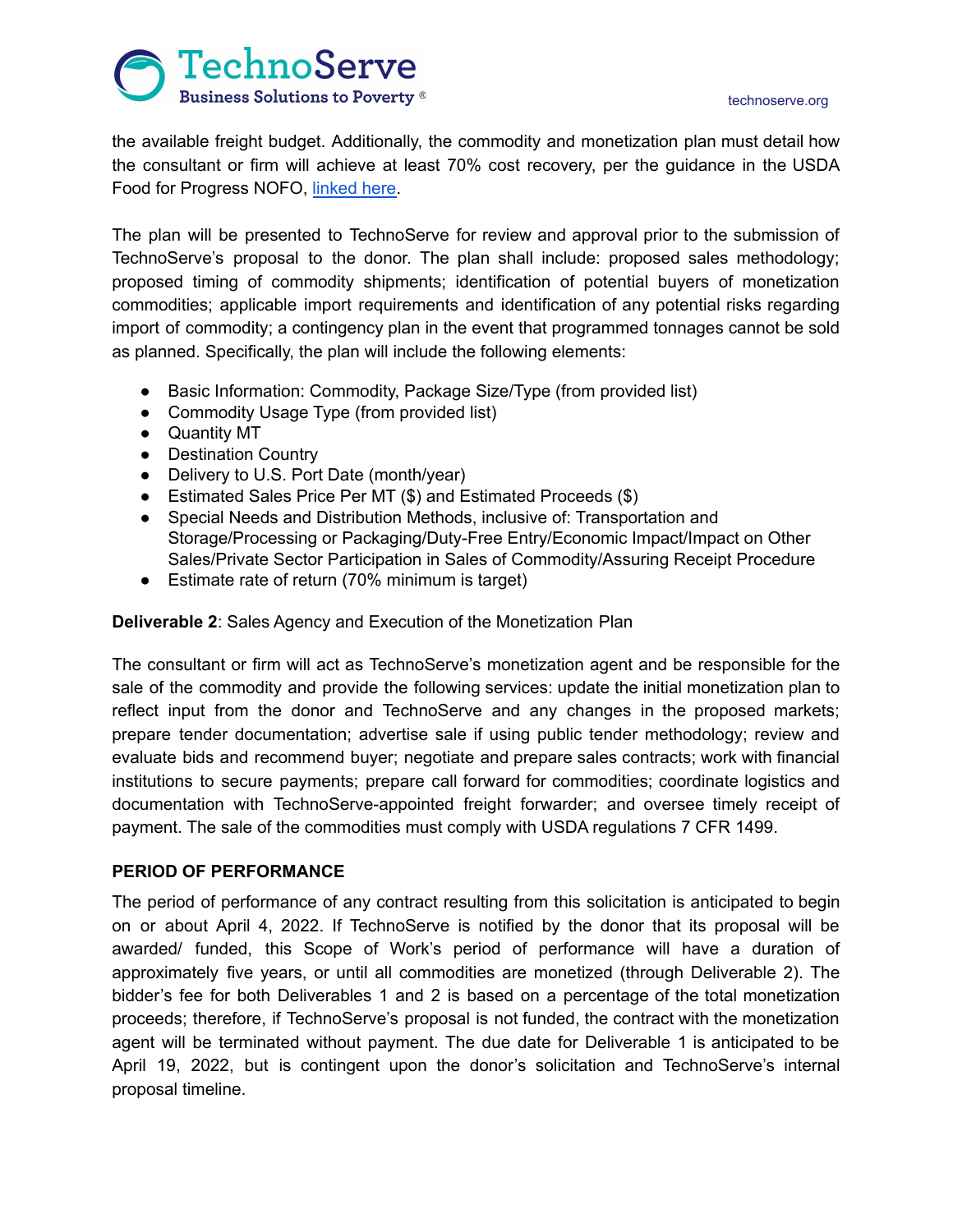

technoserve.org

Responses to this RFP shall detail the estimated length of time required to accomplish all requirements, with detail on individual activities and timing of activities, as referenced in the Scope of Work.

# **CRITERIA FOR SELECTION**

The evaluation of each response to this RFP will be based on the requirements set out in the solicitation and any addenda thereto. At the sole discretion of TechnoServe, the top proposals may be invited for follow-up discussions to clarify questions or to provide an oral presentation.

The following weighting and points will be assigned to the proposal for evaluation purposes:

| a) Technical Proposal - 25%<br>Approach/Methodology for developing the<br>monetization plan and ability to adhere to TNS<br>proposal timeline<br>Quality and thoroughness of illustrative<br>$\bullet$<br>approach for executing the monetization plan/<br>sales agency | 3 points (maximum)<br>3 points (maximum) | total points  |
|-------------------------------------------------------------------------------------------------------------------------------------------------------------------------------------------------------------------------------------------------------------------------|------------------------------------------|---------------|
| b) Past Performance Qualifications - 25%                                                                                                                                                                                                                                | 6 points (maximum)                       | total points  |
| c) Cost Proposal - 25%                                                                                                                                                                                                                                                  | 6 points (maximum)                       | total points  |
| d) Experience with Monetizing in selected priority<br>countries and familiarity with target market players -<br>25%                                                                                                                                                     | 6 points (maximum)                       | total points  |
| <b>TOTAL</b>                                                                                                                                                                                                                                                            | 24 points (maximum)                      | <b>POINTS</b> |

TechnoServe reserves the right to award the contract to the consultant or firm whose proposal is deemed to be in the best interest of TechnoServe and the donor. All bidders will be notified of TechnoServe's decision in writing.

Proposals shall remain valid through November 01, 2022.

# **TERMS AND CONDITIONS**

- 1. The RFP is not and shall not be considered an offer by TechnoServe.
- 2. Proposals submitted in response to this RFP must be received on or before the date and time indicated in the RFP. Any proposals received after the deadline will be deemed ineligible for consideration and rejected.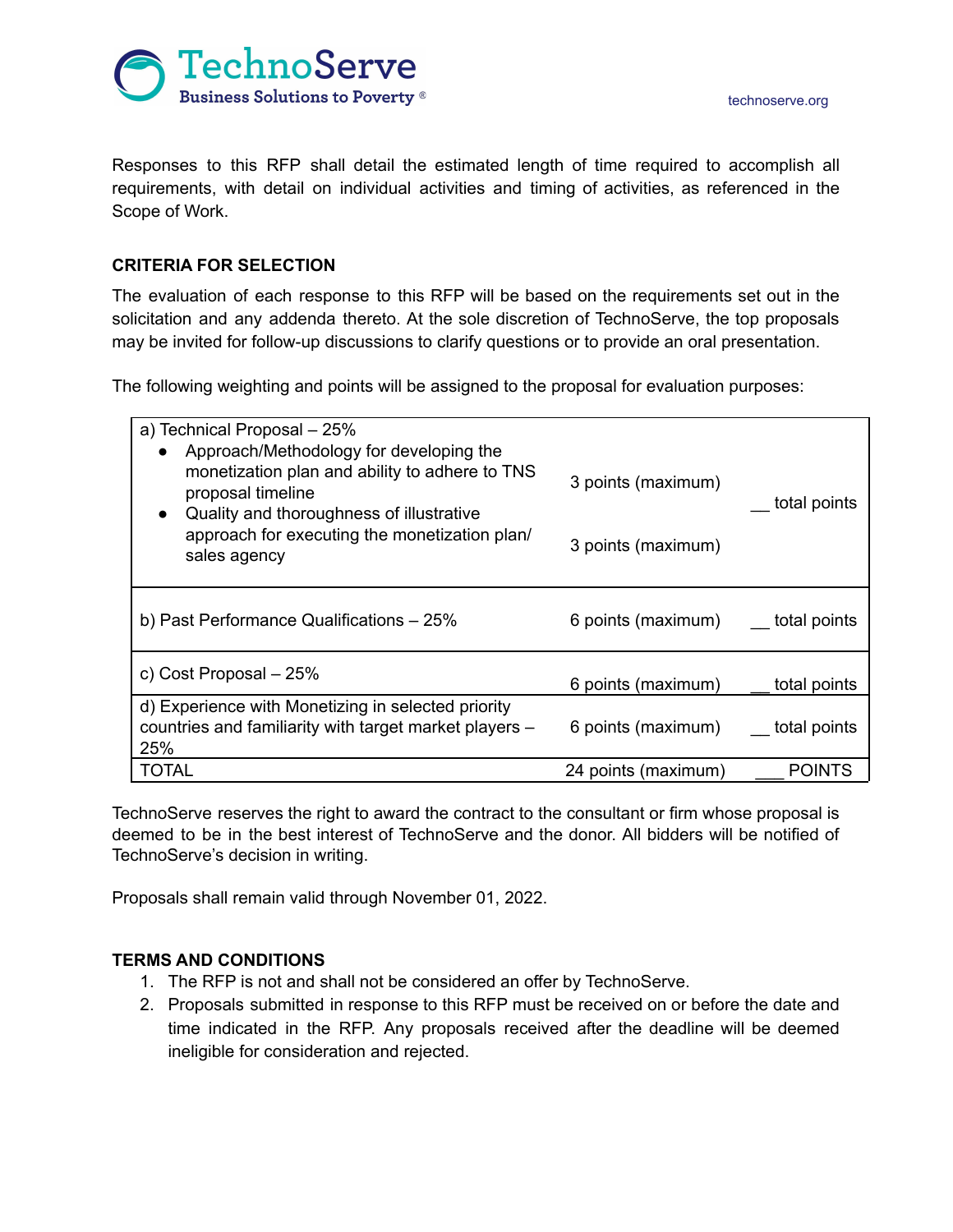

- 3. Incomplete proposals or proposals that do not comply with instructions described under the "Form/Content of Response" section of this RFP will be deemed ineligible for consideration and rejected.
- 4. All proposals will be considered binding offers. Prices proposed must be valid for the entire period indicated in the RFP.
- 5. All awards will be subject to TechnoServe contractual terms and conditions and contingent on the availability of donor funding. The award/ execution of Deliverable 2 is contingent upon TechnoServe's successful offer and subsequent award from the donor.
- 6. Payment of fees is dependent upon TechnoServe's proposal being selected for award and successfully monetizing the selected commodity.
- 7. TechnoServe reserves the right to accept or reject any proposal or cancel the solicitation process at any time, and shall have no liability to consultants or firms submitting proposals for such rejection or cancellation of this RFP.
- 8. TechnoServe reserves the right to accept all or part of the proposal when awarding the purchase order/contract.
- 9. All information provided by TechnoServe in this RFP is offered in good faith. Individual items are subject to change at any time, and all bidders will be provided with notification of any changes. TechnoServe is not responsible or liable for any use of the information submitted by bidders or for any claims asserted therefrom.
- 10. TechnoServe reserves the right to require any bidder to enter into a non-disclosure agreement.
- 11. Consultants or firms submitting proposals in response to this RFP are solely obligated to pay for any costs, of any kind whatsoever, which may be incurred by bidder or any third parties. All proposals and supporting documentation shall become the property of TechnoServe, subject to claims of confidentiality in respect of the response and supporting documentation, which have been clearly marked confidential by the bidder.
- 12. Bidders are required to identify and disclose any actual or potential Conflict of Interest.
- 13. All unresponsive proposals will be rejected.

# **FORM/CONTENT OF RESPONSE**

All proposals shall:

- 1. Be in the English language.
- 2. Contain the fee for services, payable in US Dollars, with applicable Tax/Charges clearly identified. This should be presented as a percentage of the total amount received from the sale of the commodities and will cover both deliverables.
- 3. Describe the approach for executing both deliverables in the Scope of Work, including the estimated length of time to be devoted to Deliverable 1.
- 4. Describe the qualifications, experience and capabilities of the firm in providing the type of services requested by this RFP. Resumes or CVs of "key personnel" shall be submitted as an attachment.